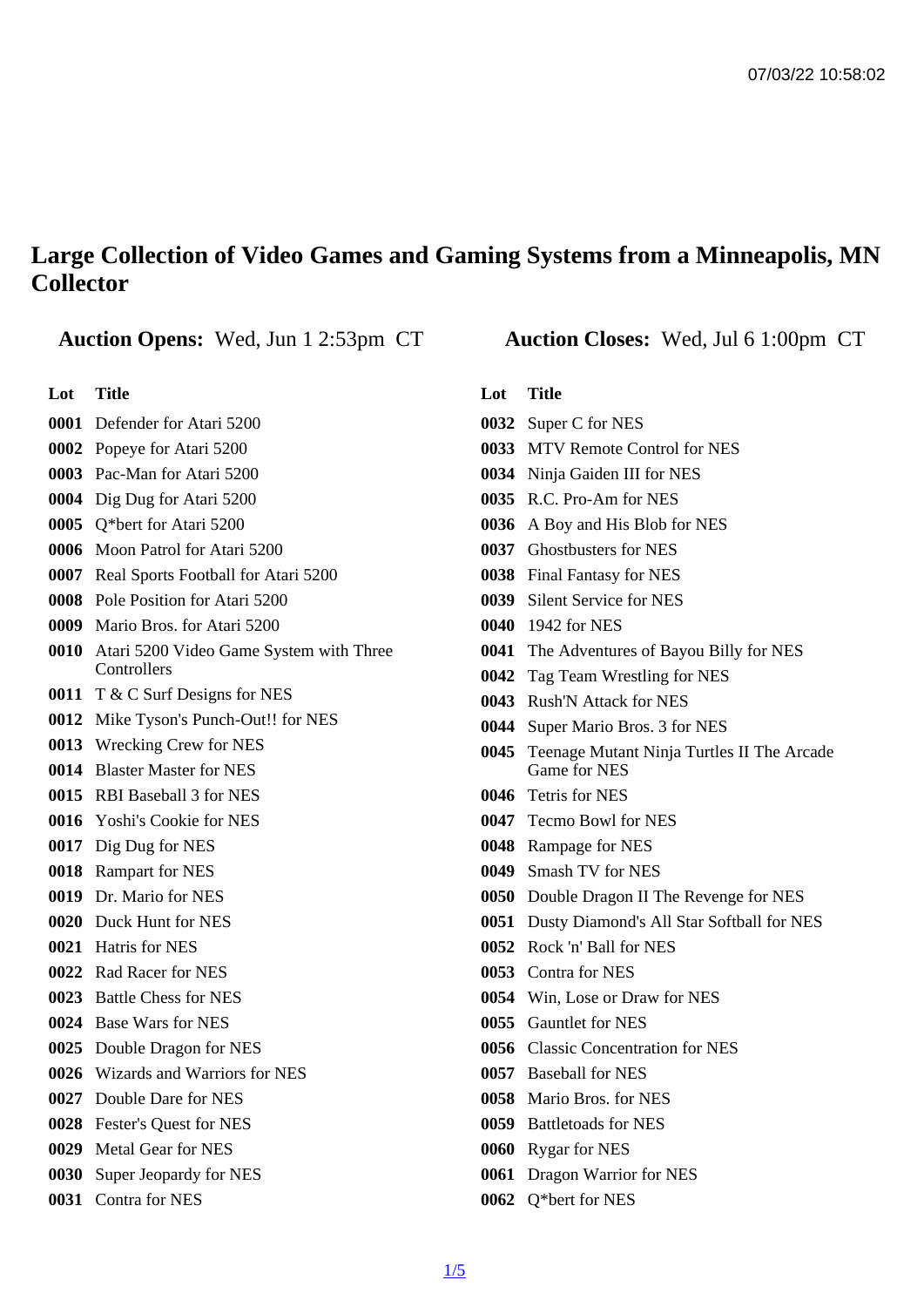- Lot Title
- Pro Wrestling for NES
- Bubble Bobble for NES
- Cybernoid for NES
- Where's Waldo for NES
- To the Earth for NES
- 1942 for NES
- Star Soldier for NES
- Swamp Thing for NES
- Bubble Bobble for NES
- Track and Field for NES
- Dr. Mario for NES
- Tecmo Bowl for NES
- Super Dodge Ball for NES
- Kung Fu for NES
- Solstice for NES
- Ice Hockey for NES
- Ikari Warriors for NES
- Baseball Stars for NES
- Popeye for NES
- The Adventure of Link for NES
- Sky Shark for NES
- Spot for NES
- Tetris for NES
- Ice Hockey for NES
- Ms. Pac-Man for NES
- Thunder and Lightning for NES
- Castlevania II Simon's Quest for NES
- Pin Bot for NES
- Rush'N Attack for NES
- R.C. Pro-Am for NES
- Contra for NES
- Loopz for NES
- Tiny Toon Adventures for NES
- Wheel of Fortune Junior Edition for NES
- Paperboy for NES
- Super Mario Bros. and Duck Hunt for NES
- Track and Field for NES
- Excitebike for NES
- Burger Time for NES
- Tetris 2 for NES
- Jordan vs. Bird One on One for NES
- Pac-Man for NES
- Marble Madness for NES
- Lot Title
- Family Feud for NES
- Chubby Cherub for NES in Original Box
- Gradius for NES in Original Box
- NES Play Action Football for NES Sealed in Original Box
- Bases Loaded II Second Season for NES Sealed in Original Box
- The Legend of Zelda for NES in Original Box
- Gumshoe for NES in Original Box
- Gun.Smoke for NES in Original Box
- Hogan's Alley for NES in Original Box
- Pac-Man for NES in Original Box
- Ninja Gaiden for NES in Original Box
- Spy Hunter for NES in Original Box
- Starship Hector for NES with Case
- Clu Clu Land for NES
- Metroid for NES NOT PLAYABLE
- Galaga Demons of Death NOT PLAYABLE
- Blades of Steel for NES
- Donkey Kong Classics for NES
- Bionic Commando for NES
- NES-101 Control Deck with NES-039 **Controller**
- NES Control Deck with 2 Controllers
- NES Control Deck with 1 Controller Not in Working Condition
- NES Control Deck with 2 Controllers in Original Styrofoam Container
- NES Control Deck in Original Box, Unplayed
- NES Zapper (Orange)
- NES Zapper (Gray)
- NES Advantage Controller
- Home Run for Atari 2600
- Sky Diver for Atari 2600
- Space Invaders for Atari 2600
- Missile Command for Atari 2600
- Combat for Atari 2600
- Gorf for Atari 2600
- Kaboom for Atari 2600
- Combat for Atari 2600
- Adventure for Atari 2600
- Human Canonball for Atari 2600
- Asteroids for Atari 2600
- Donkey Kong Junior for Atari 2600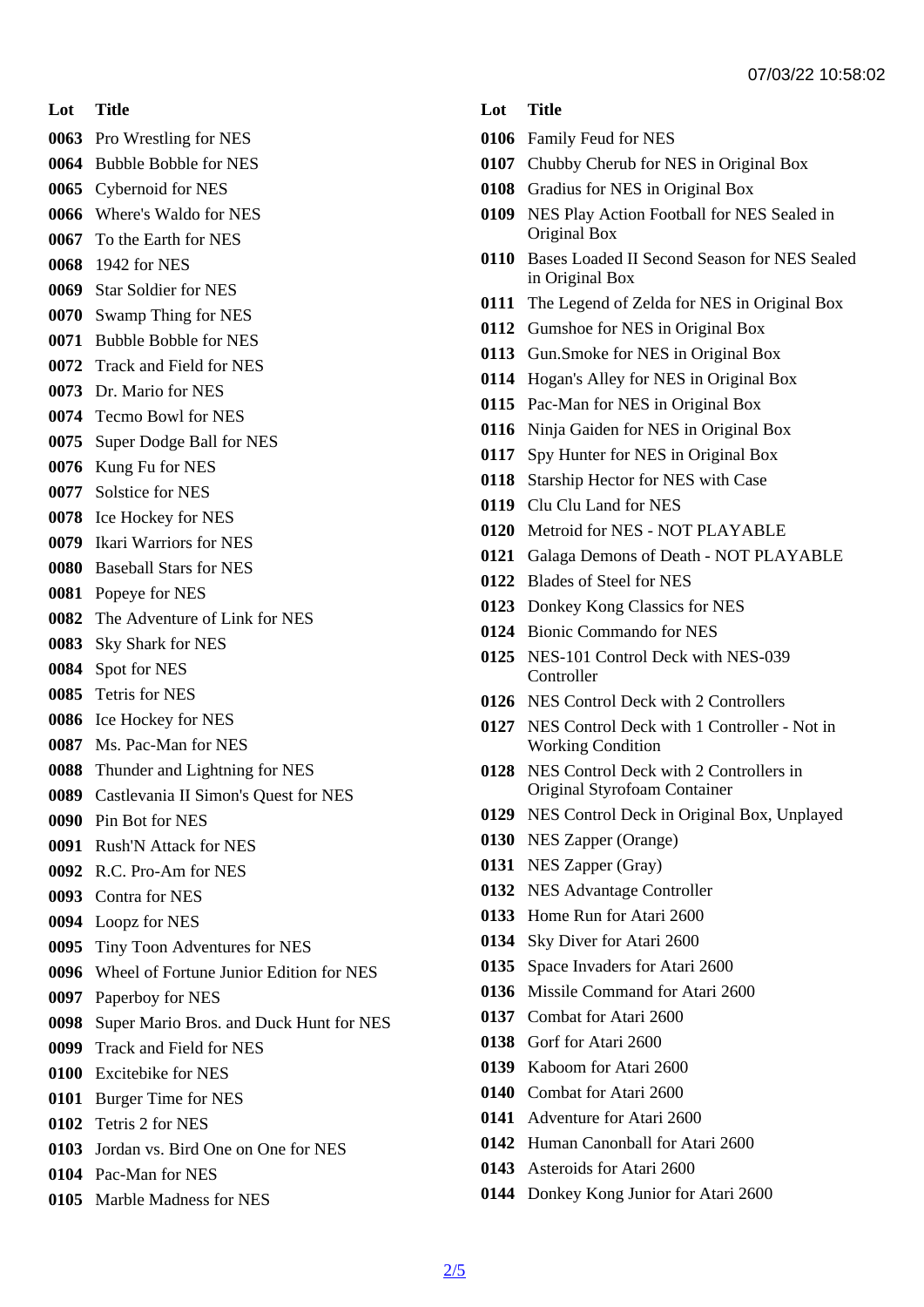- Lot Title
- Atlantis for Atari 2600
- Defender for Atari 2600
- Super Challenge Football for Atari 2600
- Indy 500 for Atari 2600
- Outlaw for Atari 2600
- Canyon Bomber for Atari 2600
- Space Invaders for Atari 2600
- Kangaroo for Atari 2600
- Pac-Man for Atari 2600
- Phoenix for Atari 2600
- Atari 2600 Console with Two Controllers Not in Playable Condition
- Disney's Aladdin for Sega Genesis
- California Games for Sega Genesis
- Sonic and Knuckles for Sega Genesis Sealed in Original Packaging
- Revolution X for Sega Genesis
- Arch Rivals for Sega Genesis
- Streets of Rage for Sega Genesis
- Streets of Rage for Sega Genesis Not Playable
- Columns for Sega Genesis Not Playable
- Eternal Champions for Sega Genesis Not Playable
- Sonic the Hedgehog for Sega Genesis Not Playable
- World Series Baseball for Sega Genesis Not Playable
- NHL 96 for Sega Genesis Not Playable
- RBI Baseball 4 for Sega Genesis Not Playable
- Asterix and the Great Rescue Not Playable
- Sega Genesis Console and Two Controllers
- Zombie Revenge for Sega Dreamcast
- NHL 2K for Sega Dreamcast
- NFL 2K for Sega Dreamcast
- Ready 2 Rumble for Sega Dreamcast
- NHL 2K for Sega Dreamcast
- Soul Calibur for Sega Dreamcast
- Sega Dreamcast Console with Two Controllers, Two Controller Modules
- Bust-A-Move 2 Arcade Edition for Sony PlayStation
- Ray Storm for Sony PlayStation
- 3 Memory Cards for Sony PlayStation
- Legend of Legalia for Sony PlayStation
- Strikers 1945 for Sony PlayStation
- Lot Title
- G Darius for Sony PlayStation
- Arcade's Greatest Hits The Midway Collection 2 for Sony PlayStation
- Bust A Groove for Sony PlayStation
- All Star Slammin' D-Ball for Sony PlayStation
- Frogger for Sony PlayStation
- Tony Hawk's Pro Skater for Sony PlayStation
- Puzzle Fighter II Turbo for Sony PlayStation
- Namco Museum Vol. 3 for Sony PlayStation
- Star Soldier Vanishing Earth for Nintendo 64
- 8 MB Memory Card for PlayStation 2
- Mario Party 3 for Nintendo 64
- The Legend of Zelda Majora's Mask in Original Box for Nintendo 64
- Banjo-Kazooie in Original Box for Nintendo 64
- WCW nWo Revenge for Nintendo 64
- Bomberman Hero for Nintendo 64
- Mario Tennis for Nintendo 64
- Goldeneye 007 for Nintendo 64 Not Playable
- Snowboard Kids for Nintendo 64 Not Playable
- Bomberman 64 for Nintendo 64 Not Playable
- Nintendo 64 Control Deck, 2 Controllers, 2 Memory Cards
- Secret of Mana for Super Nintendo
- Clay Fighter for Super Nintendo
- Super Mario All-Stars for Super Nintendo
- Mortal Kombat II for Super Nintendo
- Space Invaders for Super Nintendo
- NBA Jam for Super Nintendo
- Scooby-Doo Mystery for Super Nintendo
- Super Mario World for Super Nintendo
- Zombies Ate My Neighbors for Super Nintendo
- Hal's Hole in One Golf for Super Nintendo
- Shaq Fu for Super Nintendo
- Kirby Super Star for Super Nintendo
- Super Scope 6 for Super Nintendo
- Earthworm Jim 2 for Super Nintendo
- Race Drivin' for Super Nintendo
- Ms. Pac-Man for Super Nintendo
- Battletoads / Double Dragon for Super Nintendo
- NHL 96 for Super Nintendo
- Killer Instinct for Super Nintendo
- NHLPA Hockey '93 for Super Nintendo
- X-Men Mutant Apocalypse for Super Nintendo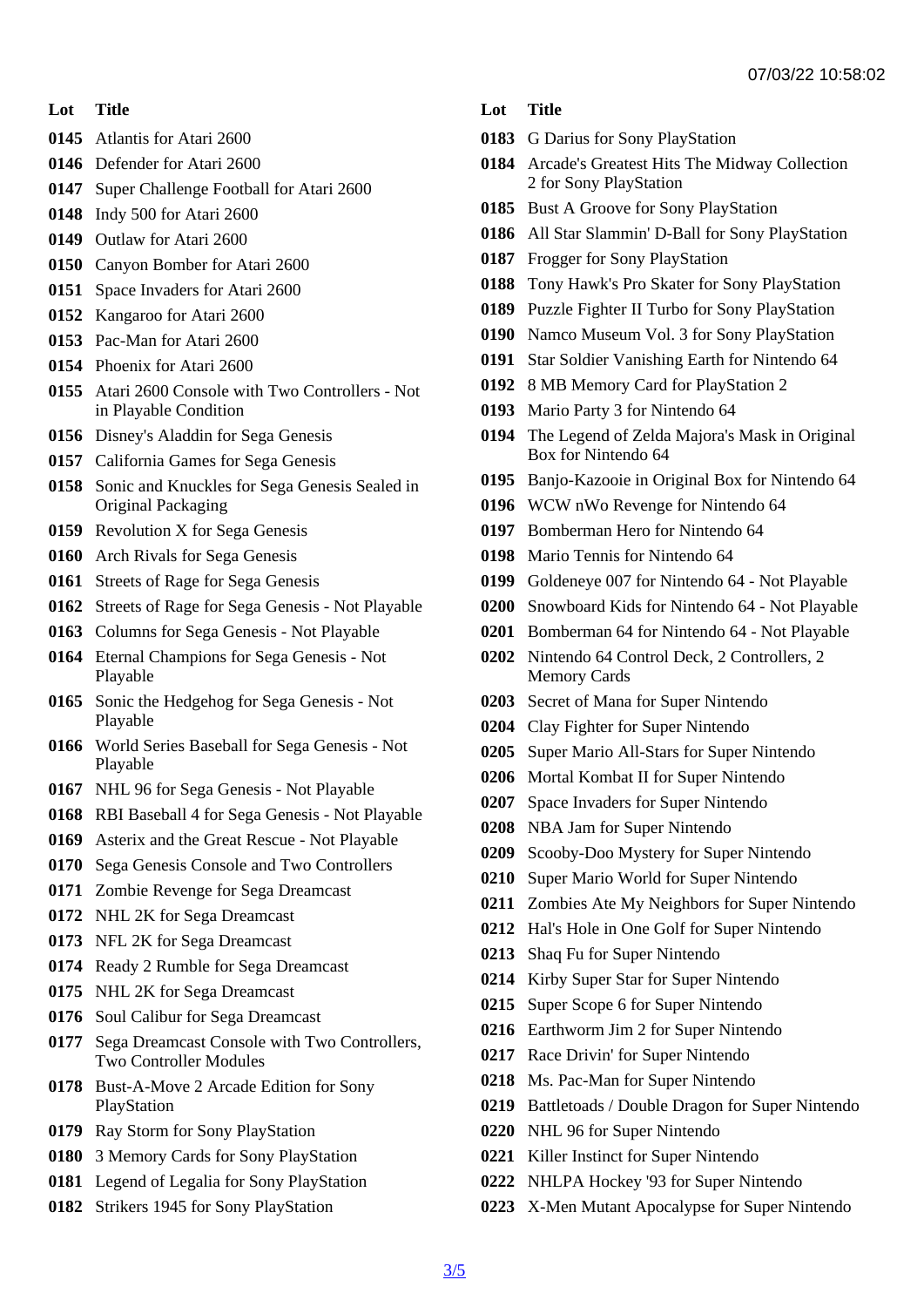- Lot Title
- Wolverine Adamantium Rage for Super Nintendo
- The Incredible Hulk for Super Nintendo
- Super Punch Out for Super Nintendo
- Wing Commander for Super Nintendo
- Super Smash T.V. for Super Nintendo
- The Legend of Zelda A Link to the Past for Super Nintendo
- Super Double Dragon for Super Nintendo
- Yoshi's Island for Super Nintendo
- Super Double Dragon for Super Nintendo
- Yoshi's Island for Super Nintendo
- NHL '94 for Super Nintendo
- Star Trek: The Next Generation for Super Nintendo
- Super Mario RPG Legend of the Seven Stars for Super Nintendo
- Mario is Missing for Super Nintendo
- Super Mario Kart for Super Nintendo
- Street Fighter II for Super Nintendo
- Super Nintendo Control Deck with 2 Controllers
- Super Nintendo Control Deck with 2 Controllers
- Game Shark Pro for Nintendo 64
- Game Shark Pro for Nintendo 64
- Jumper Pak for Nintendo 64
- Game Storage Case for Nintendo 64
- Game Storage Case for Sony PlayStation
- Music Mate Game Storage Case for Atari 2600
- Game Storage Case for NES
- Game Storage Case for NES